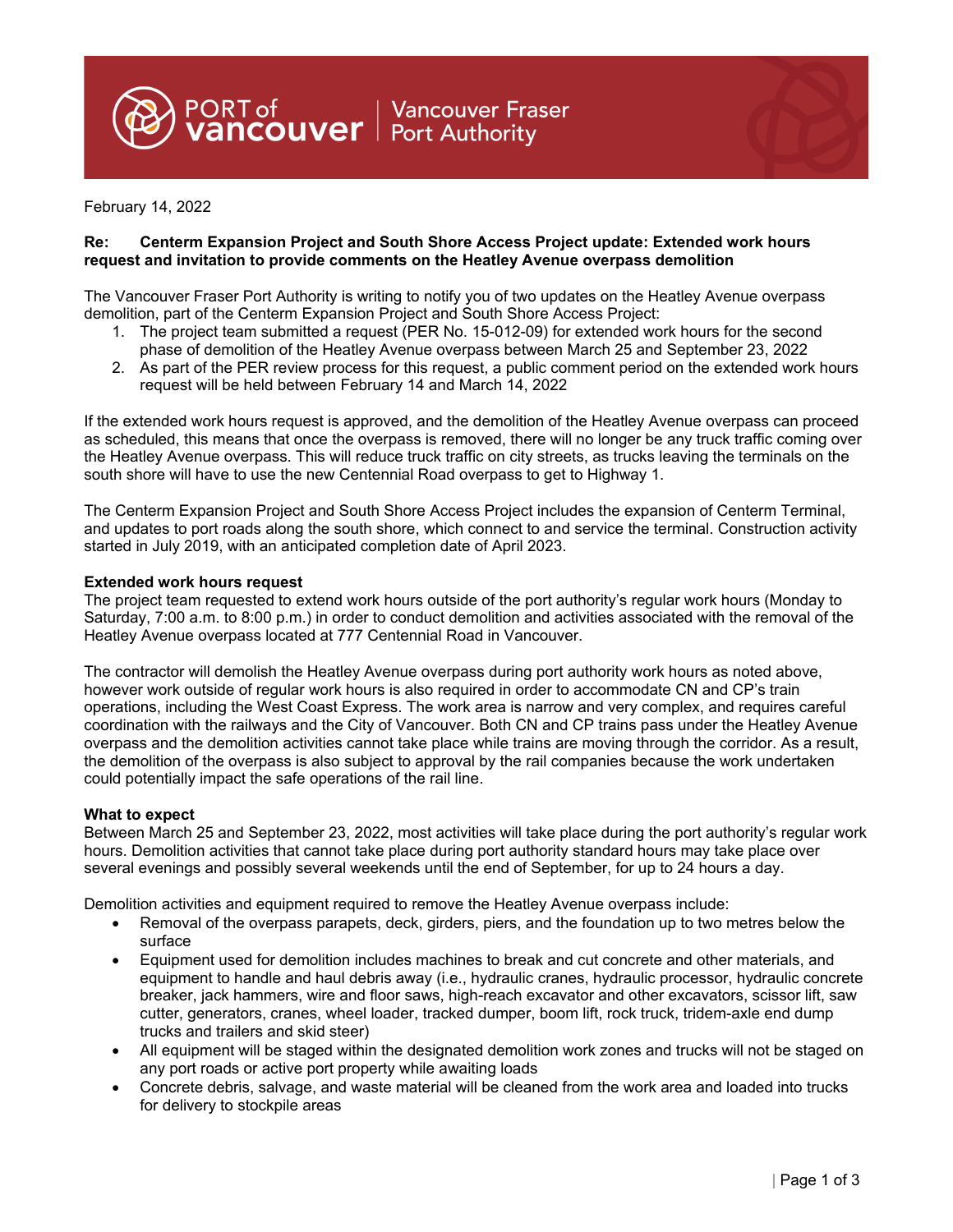Vancouver Fraser Port Authority | Notification letter

Centerm Expansion Project and South Shore Access Project | Extended work hours request for Heatley Avenue demolition and public comment period

If the extended work hours are approved, we anticipate that nighttime works will generate noise and localized lighting. We recognize the disturbance, and in order to minimize impacts, the contractor will implement the following mitigation measures:

# **Mitigation measures for noise management include:**

- Positioning stationary equipment and limiting unnecessary idling of vehicles and equipment whenever possible to minimize noise disturbance to the community
- Confirming machinery covers and equipment panels are well fitted and remain in place to muffle noise, and bolts and fasteners are tight to avoid rattling
- Properly maintaining all equipment to limit noise emissions, and fitting equipment with exhaust and muffler systems as needed
- Prohibiting the use of engine brakes in and around residential areas

# **Mitigation measures for light management include:**

- Utilizing lighting only as needed to ensure the safety of crews during any nighttime work
- Lighting will be localized and directed onto the contractor's work area to minimize potential for fugitive light impacts

### **Permit amendment review process**

As part of the port authority's project and environmental review (PER) process for reviewing this extended hours request, a notice will posted on the Canadian Impact Assessment Agency registry. In addition, we will hold a 20 business day public comment period between February 14 and March 14, 2022. During this time, the public is invited to provide feedback on the extended work hours request associated with the demolition of the Heatley Avenue overpass.



### **How to stay informed**

We want to know how you wish to stay informed of the demolition dates and associated activities. We invite you to provide feedback by completing a survey by March 14, 2022. The survey will be available on www.portvancouver.com/centerm-expansion.